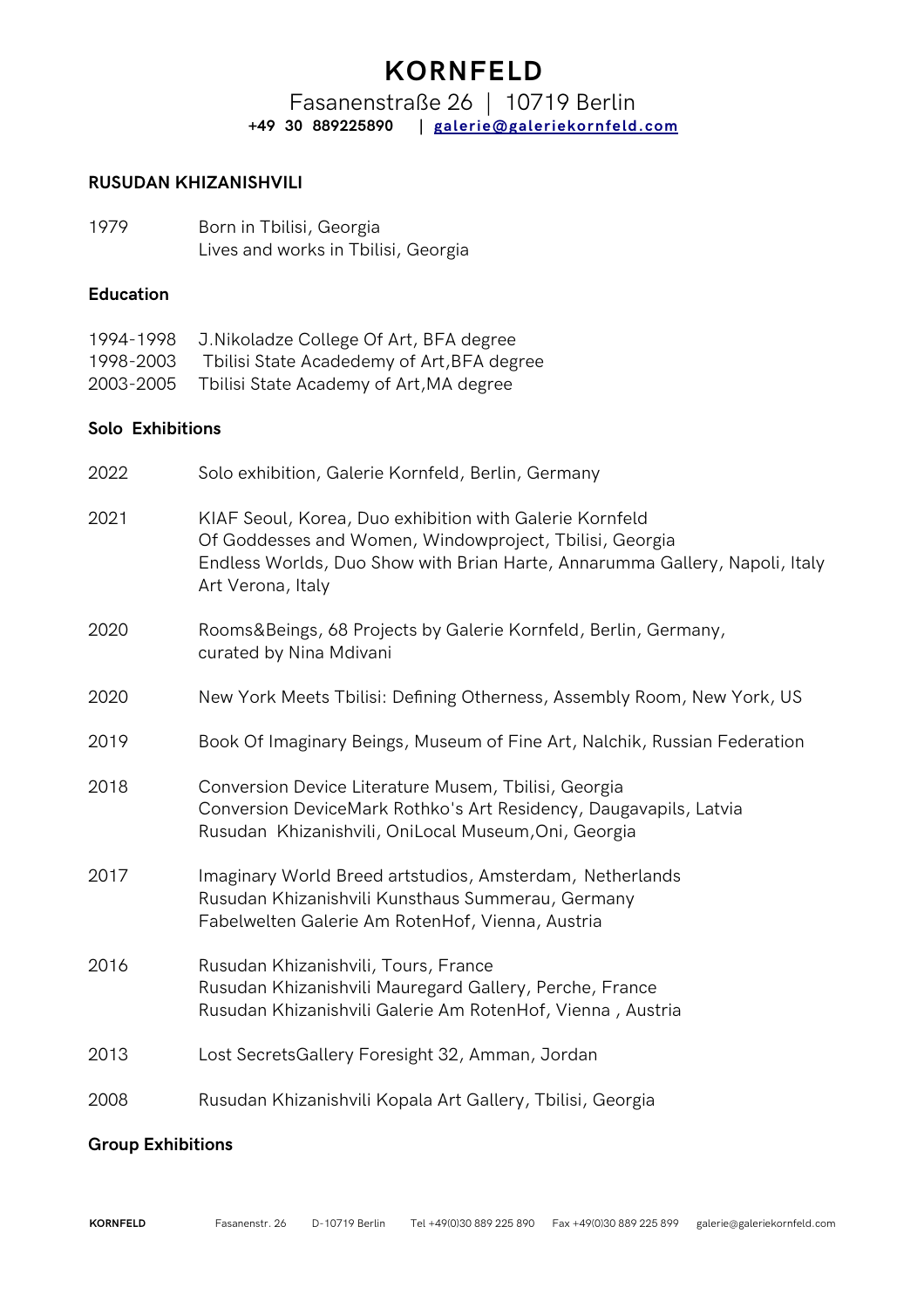# **KORNFELD**

#### Fasanenstraße 26 | 10719 Berlin **+49 30 889225890 | [galerie@galeriekornfeld.com](mailto:galerie@galeriekornfeld.com)**

| 2022<br>2021 | KIAF, Seoul, Korea with Galerie Kornfeld<br>Blick zurück nach vorn at Galerie Kornfeld, Berlin, Germany<br>Expo Chicago, Chicago, USA,<br>Art Busan, Busan, Korea with Galerie Kornfeld<br>Im Namen der Hose: at Galerie Anita Beckers, Frankfurt am Main, Germany<br>WÜNDER WOMXN: THE FEMALE FIGURATIVE at Beers London, UK |
|--------------|-------------------------------------------------------------------------------------------------------------------------------------------------------------------------------------------------------------------------------------------------------------------------------------------------------------------------------|
|              | Art021 Shanghai, Shanghai, China with Galerie Kornfeld<br>KIAF Seoul, Korea with Galerie Kornfeld<br>Untitled Miami, Miami Beach, USA<br>Group exhibition, Thisted Museum Of Modern and Contemporary Art,                                                                                                                     |
|              | Denmark                                                                                                                                                                                                                                                                                                                       |
|              | Expo Chicago, Chicago, USA                                                                                                                                                                                                                                                                                                    |
|              | Cube Moscow, curated by Victoria Misiano, Moscow, Russia                                                                                                                                                                                                                                                                      |
| 2020         | Group exhibition, curated by Domenico De Chirico, Window Project<br>Tbilisi, Georgia                                                                                                                                                                                                                                          |
|              | Solo exhibition, Let Me Read Your Sacral                                                                                                                                                                                                                                                                                      |
|              | Thoughts, curated by Nina Mdivani, Window Project, Tbilisi, Georgia                                                                                                                                                                                                                                                           |
|              | Group exhibition, curated by Julien Deiss, Dusseldorf, Germany                                                                                                                                                                                                                                                                |
|              | In Search Of The Miraculous, MoMA Tbilisi, Georgia                                                                                                                                                                                                                                                                            |
| 2020         | Ab-Und Zusagen, 68 Projects, Berlin, Germany                                                                                                                                                                                                                                                                                  |
| 2019         | Re-Production Show, Contemporary Art Space (CAS) Batumi, Batumi, Georgia<br>Estenicion.GeTriumph Gallery, Moscow, Russia                                                                                                                                                                                                      |
|              | Group show, Bait Al Zubair Museum, Muscat, Oman                                                                                                                                                                                                                                                                               |
|              | Divergent Motion, Deplphian Gallery, London, UK                                                                                                                                                                                                                                                                               |
|              | In Situ/In Vivo, Tbilisi State Silk                                                                                                                                                                                                                                                                                           |
|              | Museum, Tbilisl, Georgia                                                                                                                                                                                                                                                                                                      |
|              | 12 JahreGalerie Am RotenHof, Vienna, Austria                                                                                                                                                                                                                                                                                  |
|              | Group show, Copper Leg Art Residency, Estonia                                                                                                                                                                                                                                                                                 |
|              | Image and Likeness, MOMA Tbilisi                                                                                                                                                                                                                                                                                              |
| 2018         | Drei Künstlerinnenausdem Land des goldenen Flieses, Galerie Halle, Austria<br>Rusudan Khizanishvili and KC Ortiz, New Image Art                                                                                                                                                                                               |
|              | Gallery, Santa Monica, USA                                                                                                                                                                                                                                                                                                    |
|              | King Is Female: 3+1 VillaWessel, Iserlohn, Germany                                                                                                                                                                                                                                                                            |
|              | Group show, Wilma W.Daniels, Wilmington, NC. USA                                                                                                                                                                                                                                                                              |
| 2017         | Summer Allouche Gallery, New York, USA                                                                                                                                                                                                                                                                                        |
|              | Group show, 19Karen Contemporary Space, GoldCoast, Australia                                                                                                                                                                                                                                                                  |
|              | Group show, Arundel Contemporary, Arundel, UK                                                                                                                                                                                                                                                                                 |
| 2016         | Sianoja International Art Symposium, Noja, Spain                                                                                                                                                                                                                                                                              |
|              |                                                                                                                                                                                                                                                                                                                               |
|              |                                                                                                                                                                                                                                                                                                                               |
|              |                                                                                                                                                                                                                                                                                                                               |
|              |                                                                                                                                                                                                                                                                                                                               |
|              | Crawling Border, concept creator, group Presentation Georgian National<br>Pavilion at the 56th Venice Art Biennale                                                                                                                                                                                                            |
| 2015         | Paperworks, Upstream Gallery, New York, USA<br>Group show, Gallery Mezanine, NorthCarolina, USA<br>Residency show, CAB Gallery, Amman, Jordan<br>Artist's Book: Knight in Panther's Skin, Georgian National Museum of<br>History, Tbilisi, Georgia                                                                            |